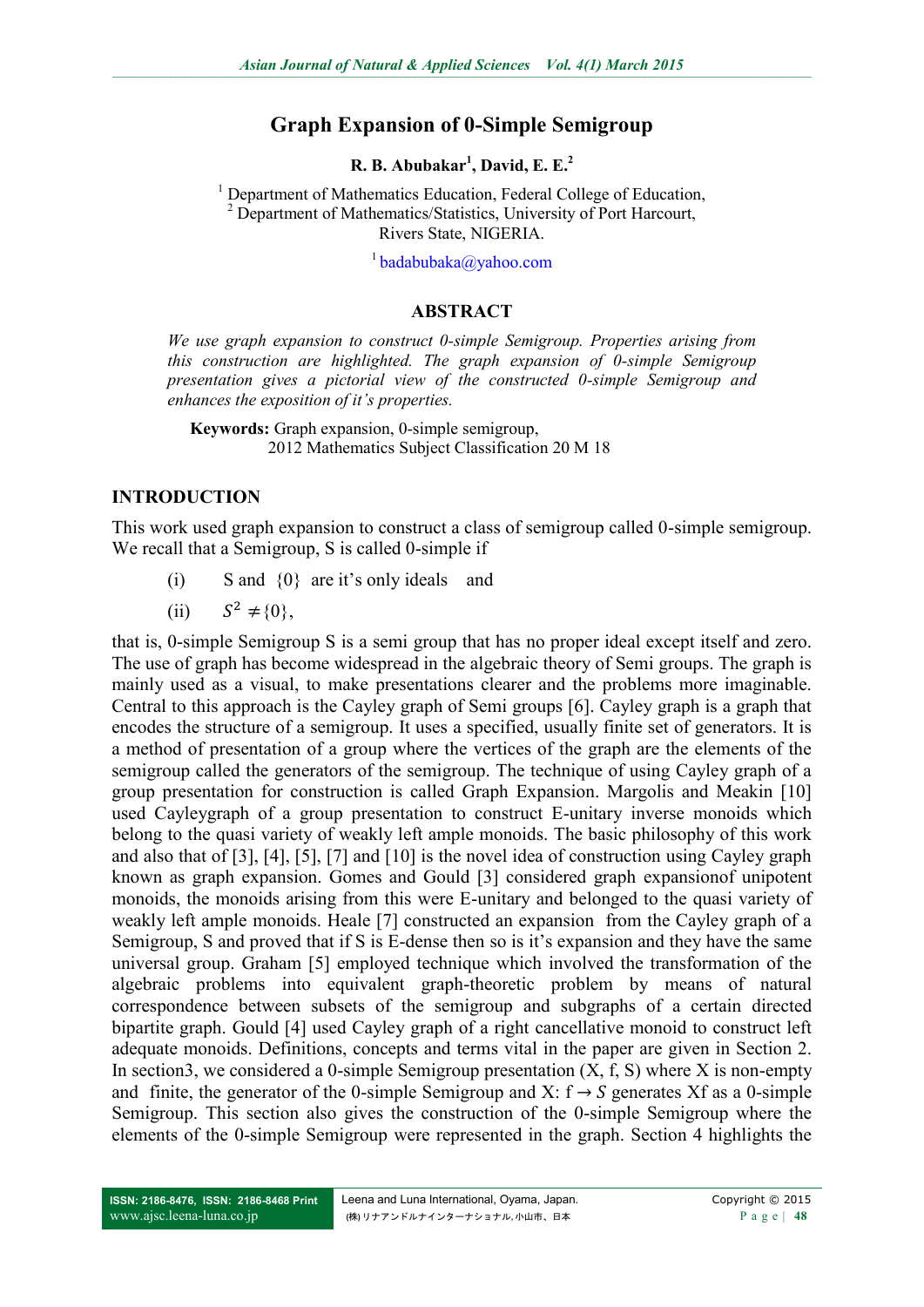properties from the constructed 0-simple semigroup and some practical applications are given.

#### **PRELIMINARIES**

In this Section, we are going to discuss concepts that will be used in the whole work. However, for terminologies and definitions, we will rely on [1], [2]and [9]

#### **Graph**

i. A graph G here would be regarded as a pair consisting of a set  $V = V(G)$  the set of vertices,  $E = E(G)$ , the set of edges and together with the maps

i: E  $\longrightarrow$  V and t: E  $\longrightarrow$  V

Here, irepresents the initial map and t, the terminal map. As an example, if  $E = \{e\}$  and  $V=\{v_0,v_1\}$ . Pictorially,

$$
\mathsf e
$$

 $v_0$ 

Then the map form

i: E  $\longrightarrow$  V and t: E  $\longrightarrow$  V

will be defined as

 $i (e) = v_0$  and  $t (e) = v_1$ 

**Remark** : In this work, an edge will be represented by a pair of vertices  $(v_0, v_1)$  or  $v_0v_1$  or e. **Remark** : If two vertices are not joined together, then the edge is empty or zero, that is, there is no edge.

### **Definition**

(i) Walk: A walk W on a graph G is a sequence of vertices and edges  $W =$  $v_1, e_1, v_2, e_2, v_3, e_3, v_4, e_4, v_5, e_5, v_6, e_6, \ldots v_{n-1}, e_{n-1}, v_n$  where  $v_i$ 's are the vertices and  $e_i$ 's are the edges such that each  $e_i$  is an edge between  $v_i$  and  $v_{i+1}$ . The vertex  $v_1$  is called the initial vertex and the terminal vertex  $v_n$ . If  $v_1 = v_n$ , *W* is called a closed walk. A closed walkis a walk that starts and ends at the same vertex.

ii. Null Walk: A null walk is a walk of length zero '0'.

iii. Loop: A loop is an edge from a vertex back to the same vertex

iv. Trail: A trail is a walk whose edges are distinct, that is, no edge is repeated.

v. Path: A path in a graph, G, is a sequence of  $k \ge 0$  vertices  $v_0, \ldots, v_k$  such that  $v_i \rightarrow$  $v_{i+1}$  is an edge for all i where  $0 \le i \le k$ . The path is said to start at  $v_0$  and ends at  $v_k$ , the length of the path is defined to be k. In order words, apath is a walk whose vertices and edges are distinct, except the initial and terminal vertices.

vi. An empty path  $I_{\nu}$  is a path with one vertex and no edge.

vii. Cycle:- A cycle is a path that begins and ends with the same vertex. A cycle with n vertices is called an n-cycle. In order words, a cycle is a closed path whose initial and terminal vertices are identical. A graph with no cycle in it is called acyclic.

viii. Tree :- A tree is a connected graph that has no cycles, hence, tree is a connected acyclic graph.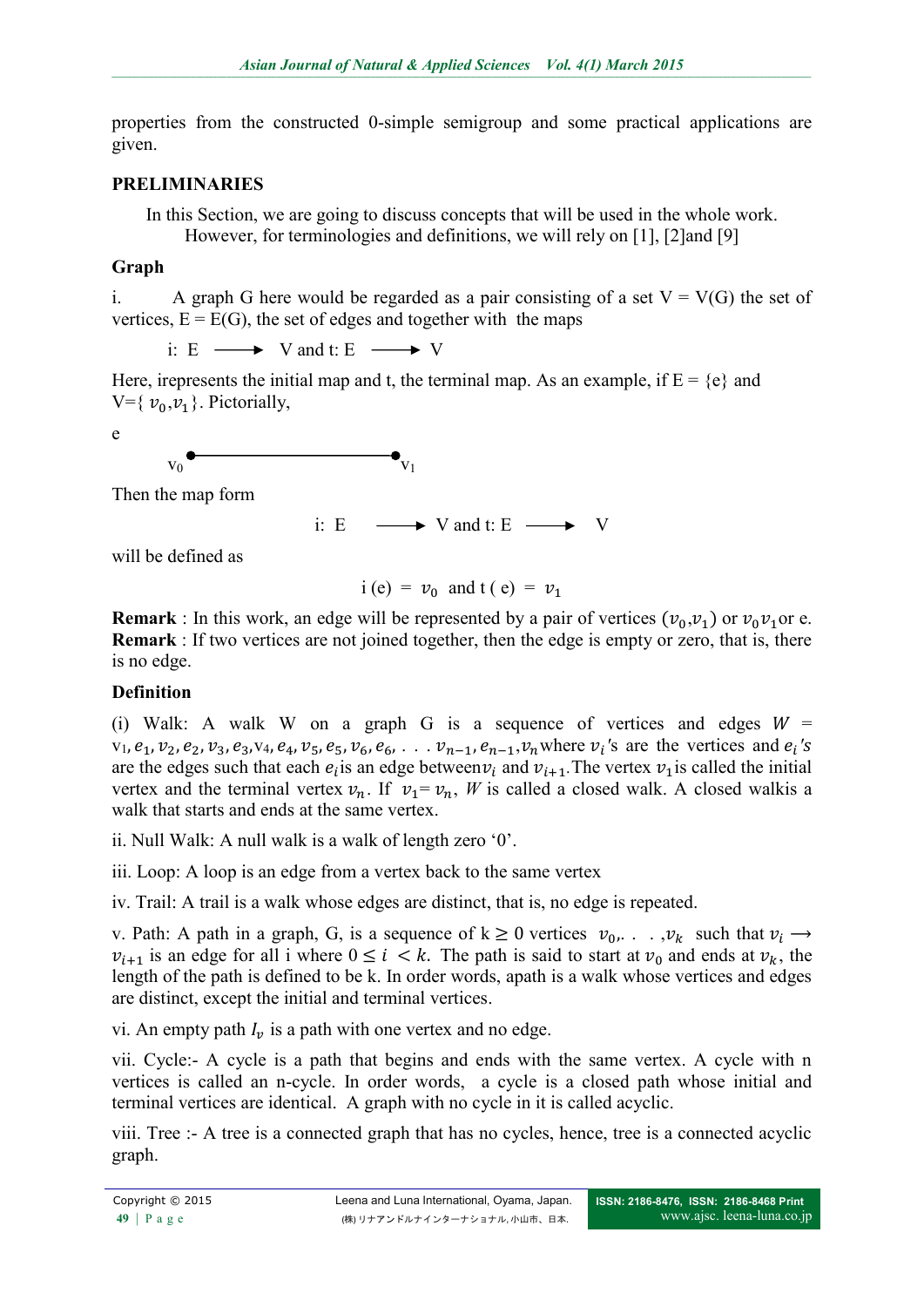ix.0-vertex:- A 0-vertex is a vertex with no edge incidence to it.

……………………………●  $0$  v

x. Isolated vertex:- An isolated vertex is a vertex that has degree zero.

xi. 0-rooted graph :- A graph G is 0-rooted when it has a null walk or empty path. Hence, a graph is 0-rooted where  $0 \in V$  for all  $w \in V$ , there is a path with 0 edge from 0 to w. However, this path has null walk.

## **Simple Graph**

A simple graph is an undirected graph that has no loop and not more than one edge between any two different vertices. The edges of the graph form a set and each edge is a distinct pair of vertices.

#### **Complete Graph**

Each pair of vertices is joined by an edge. The graph contains all possible edges. A complete graph  $k_n$  of order n is a simple graph with n vertices in which every vertex is adjacent to another vertex. Complete graphs with n vertices have  $\binom{n}{2}$  $n \choose 2$  edges.



Complete graph  $k_n$  at n= 1, 2, 3, 4 and 5

### **Primitive Idempotent**

Let S be a semigroup with zero, then the defining properties of a zero element immediately imply that '0' is the unique minimum idempotent. The idempotent that are minimal within the set of non-zero idempotents are called primitive.

### **Completely 0-Simple Semigroup**

Let S be a semigroup with zero, then S is called completely 0-simple if it is 0-simple and has a primitive idempotent.

### **CONSTRUCTION**

This section involves the construction of the 0-simple semigroup using graph expansion. Here, the elements of the 0-simple semigroup are represented as vertices of our graph. The graph considered in this work is a simple graph with no loop except stated otherwise. A graph G consists of two sets V(G), the set of vertices and  $E = E(G)$ , the set of edges and together with

$$
i:E{\rightarrow V} \quad \text{and} \quad t:E{\rightarrow V}
$$

wherei and t are the initial and terminal maps respectively. Let G be a graph,  $\Delta_G$  will denote a subgraph of G if  $\Delta_G \subseteq G$ . In the graph G, e will denote an edge, if  $v_1, v_2$  are the vertices of graph G, then i(e) =  $v_1$  and t(e) =  $v_2$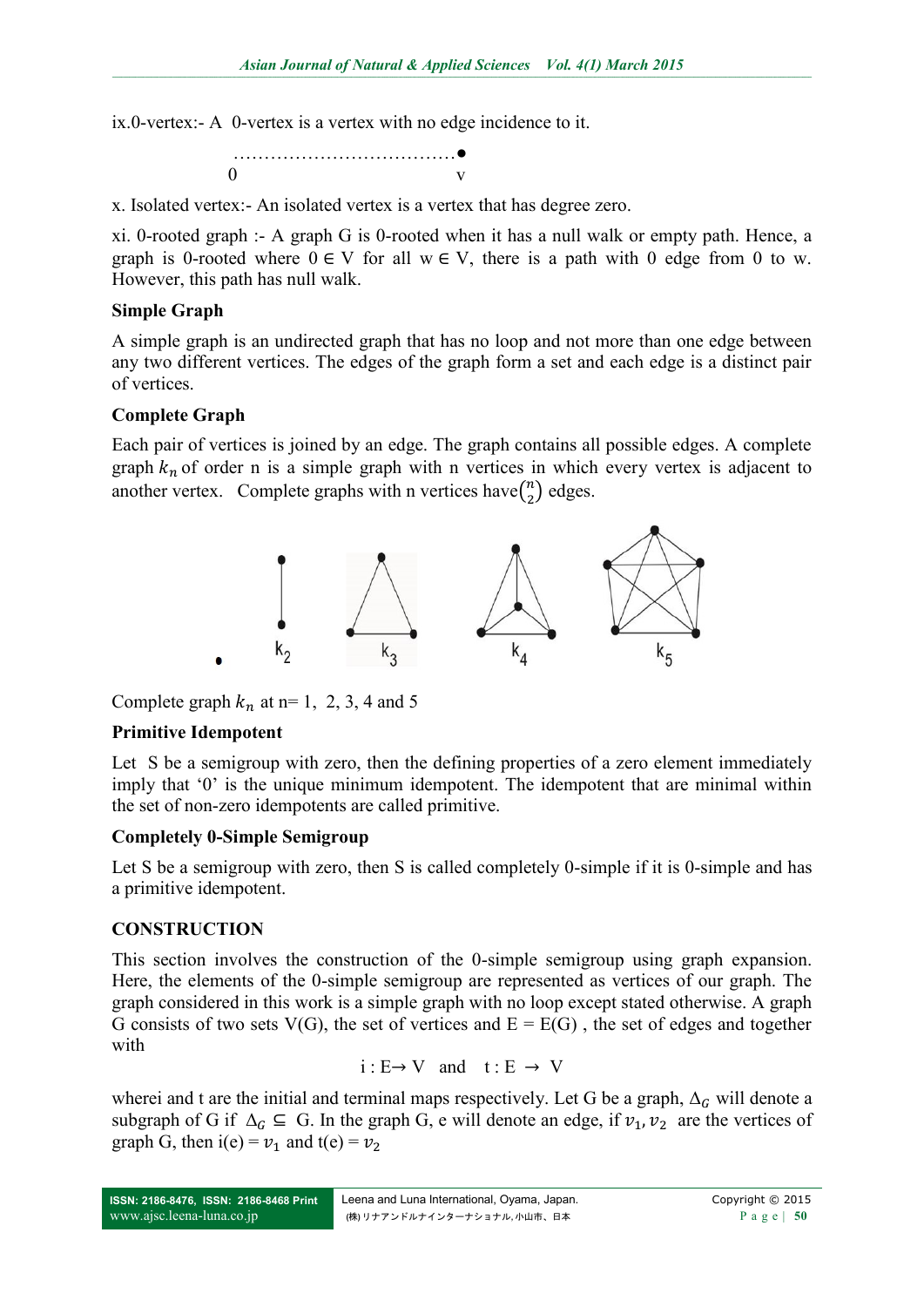$$
\begin{array}{c}\n\bullet \\
V_1\n\end{array}
$$

Generally, if  $e_1$ ,  $e_2$ , ... are the edges of G and  $v_1, v_2, \ldots$  are the vertices then the initials and terminals of each of the edges are

 $i(e_1) = v_1$ ,  $t(e_1) = i(e_2)$ ,  $t(e_2) = i(e_3)$ , ...  $t(e_2) = w_1$ 

Thus, a path from a vertex v to a vertex w is a finite sequence of edges  $e_1$ ,  $e_2$ , ...,  $e_n$  with

$$
i(e_1) = v_1
$$
,  $t(e_1) = i(e_2)$ ,  $t(e_2) = i(e_3)$ , ...,  $t(e_n) = w$ 

A subgraph  $\Delta_G$  of G consists of subsets  $V_{\Delta}$  of  $V_G$  and  $E_{\Delta}$  of  $E_G$  such that for any  $e \in E_{\Delta}$ 

 $i(e_1)$ ,  $t(e_1) \in V_\Lambda$ 

This path determines a subgraph. A graph morphism  $\theta$  from a graph G to a graph G' consists of two functions each denoted by  $\theta$  from  $V_G$  to  $V_{G'}$  and from  $E_G$  to  $E_{G'}$  such that for any e  $\in E_G$ 

$$
i(e) \theta = i(e\theta) \text{ and } t(e)\theta = t(e \theta)
$$
  
so for  $i_1(e_1)$ ,  $i_2(e_2) \in E_G$   

$$
[i_1(e_1) \cdot i_2(e_2) ] \theta = [i_1(e_1\theta) \cdot i_2(e_2\theta) ]
$$

$$
= [i_1(e_1)]\theta \cdot [i_2(e_2)] \theta
$$

### **The Zero Element of the Graph**

We define the action of a 0-simple semigroup S on a graph G. A 0-simple semigroup S acts on a graph G if  $V_G$  and  $E_G$  are left S-sets and i and t are left S-maps that is

 $i(se) = si(e)$  and  $t(se) = st(e)$  for all  $s \in E_c$ .

Hence, the action of any s  $\in$  S is graph morphism so that  $\Delta_G$  is a subgraph of G and also s $\Delta_G$ is a subgraph. Since our graph is a simple graph, it is enough to just give an ordered list of vertices that the path is to transverse. Since 0-simple semigroup is a finite semigroup, the graph considered in this work is the complete graph  $k_n$  with n vertices for  $n \geq 3$ . We define a complete graph  $k_n$  with n vertices for  $n \geq 3$  and labelling edges thus:

For the purpose of this work, we define a 0-vertex as a vertex from 0 to V with empty edge having only one vertex.

-----------------●  $0 \qquad \qquad \text{v}$ 

Hence  $e_1 = 0 \Rightarrow$  there is no edge. For  $v_i$ ,  $v_{i+1} = e_i$ ,  $e_i = 0$  for only i =1. This ascertains the existence of 0 in the graph, so, corresponding to each  $x \in X$ , there is an edge  $e_i$ , with  $e_i = 0$ for only  $i = 1$ 

### **0-Simple Semigroup Presentation**

Here, we consider a 0-simple semigroup presentation  $(X, f, S)$  where X is finite, non-empty set, S, a 0-simple semigroup and f:  $X \rightarrow S$ , f is a function such that Xf generates S as a 0simple semigroup. Here,  $V_G = S$  and  $i(e_1) = 0$ , if  $e_i = 0$  for only  $i = 1$ ,  $t(e_i) = s$  if  $s \in S$ . Hence the edge set

 $E_c = \{ (s, x, s(xf) : s \in S \text{ and } x \in X \}$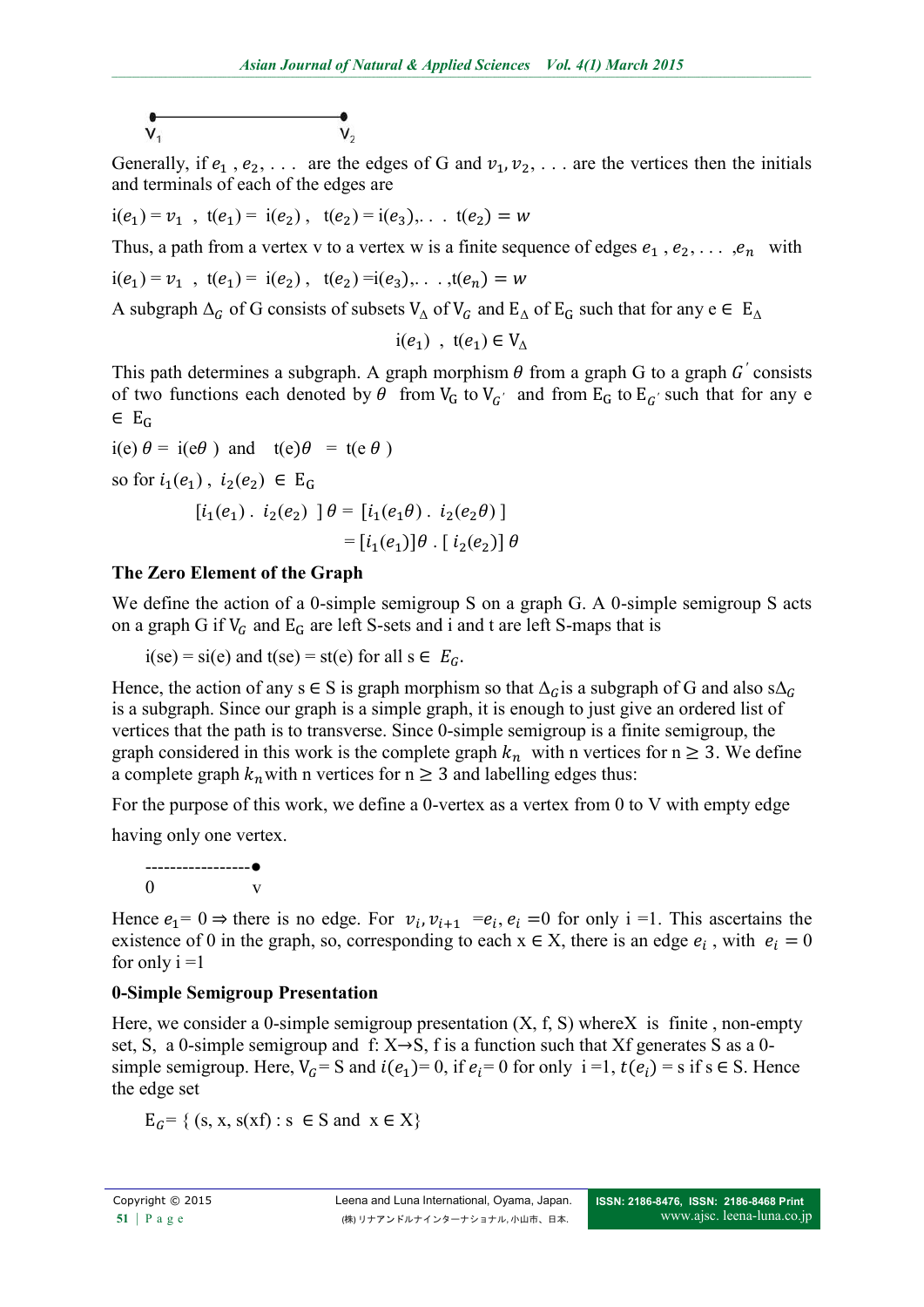

Let 0-simple semigroup S act on G where  $s \in S$  and  $(s, x, s(xf)) \in E_G$  we have note that for  $(t, x, t (xf)) \in E_G$ , s  $\in S$ 

$$
s.(t, x, t(xf)) = (st, x, st(xf)).
$$

Considering  $\Delta_G$ , the subgraph of G, the graph expansion is defined thus:  $M = M(X, f, S)$  of  $(X, f, S)$  a 0-simple semigroup presentation is expressed thus  $M = \{ (\Delta_G, s) : \Delta_G$  is a finite 0-rooted subgraph of G and 0, s  $\in V_{\Delta_G}$ .

We now define a multiplication on Mby

$$
(\Delta_G, s) (\Sigma_G, t) = \begin{cases} (\Delta_G \cup s\Sigma_G, st) & \text{if } s, t \neq 0 \text{ and } s, t \neq 0 \\ (\Delta_G, 0) & \text{if } s \text{ or } t = 0, s, t = 0 \end{cases} \tag{i}
$$

 $(\Delta_G, \alpha)$   $0 = 0$   $(\Delta_G, \alpha) = (\Delta_G, 0) = 0$ ,  $\alpha \in \Delta_G$ 

We identify all the element of the form  $(\Delta_G, 0)$  with 0 under the multiplication given.

## **Graph Expansion of 0-Simple Semigroup**

### *Theorem 3.2*

Let  $(X, f, S)$  be a 0-simple semigroup presentation where X is a set, S is a 0-simple semigroup

generated by Xf where f:  $X \rightarrow S$ . The graph expansion  $(X, f, S)$  is a 0-simple semigroup with

multiplication as defined in (i).

## *Proof*

*a. Closure*

Let 
$$
(\Delta_G, p), (\Sigma_G, q) \in M
$$
 (X, f, S)  
\n $(\Delta_G, p) (\Sigma_G, q) = \begin{cases} (\Delta_G \cup p\Sigma_G, pq) & \text{if } p, q \neq 0 \text{ and } p, q \neq 0 \\ (\Delta_G, 0) & \text{if } p \text{ or } q = 0, p, q = 0 \end{cases}$ 

In  $(\Delta_G \cup p\Sigma_G, pq)$ ,  $\Delta_G$  is a subgraph of G and so is  $p\Sigma_G$  hence  $\Delta_G \cup p\Sigma_G$  is also a subgraph and pq is a vertex in the graph .By the definition of 0-vertex,  $(\Delta_G, 0)$  is the zero of the graph and '0' has been defined in the graph G hence  $\Delta_G$  is a subgraph and  $(\Delta_G, 0)$  is the zero element in  $\Delta_G$  so, the multiplication is well defined.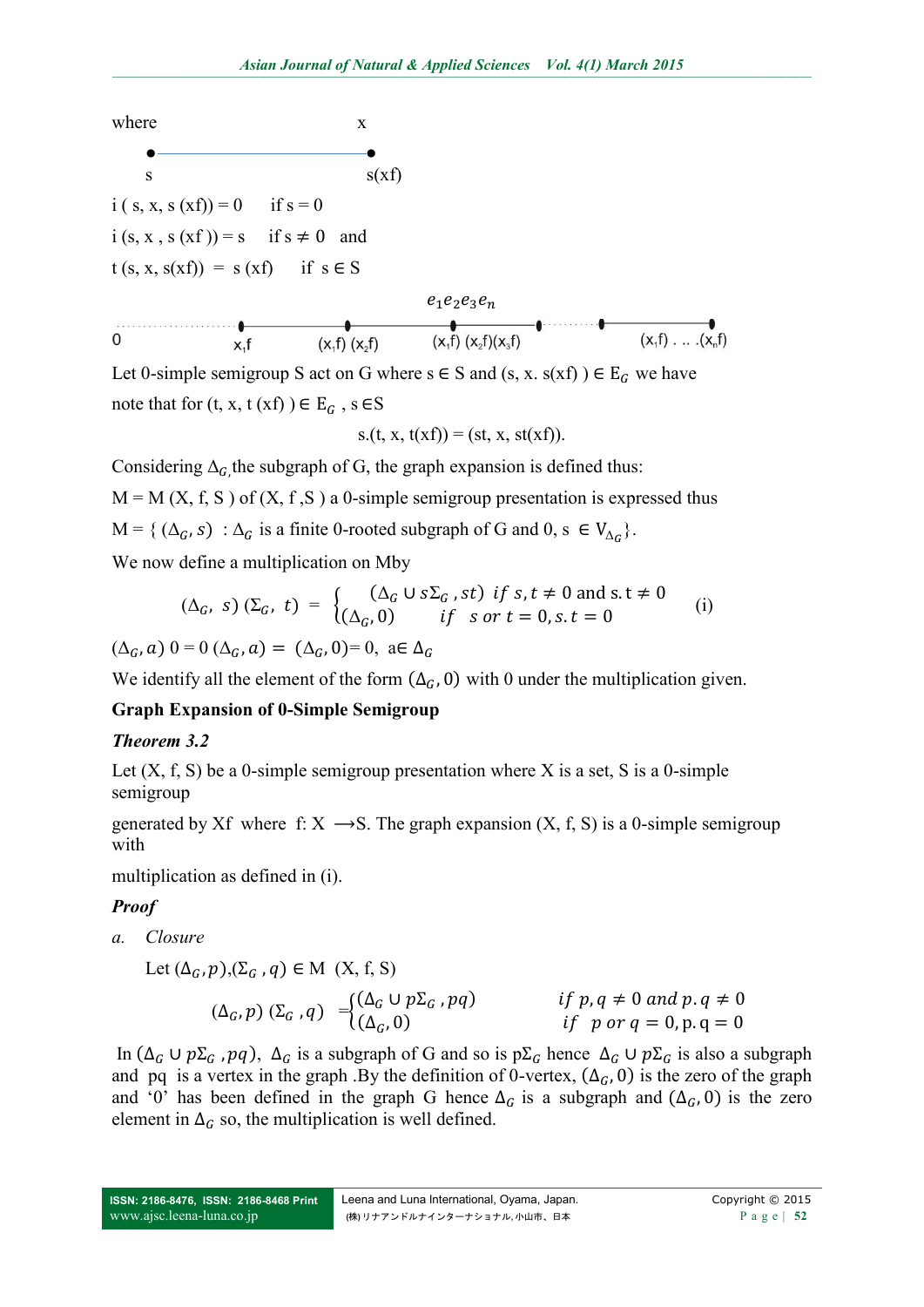*b. Associativity*

A semigroup is an associative groupoid, so, confirming that with the multiplication defined in (i). M  $(X, f, S)$  is associative

Let  $(\Delta_G, p)$ ,  $(\Sigma_G, q)$ ,  $(\zeta_G, r) \in M$   $(X, f, S)$  and p, q, r  $\in S$ 

To show that

$$
(\Delta_G, p) \{(\Sigma_G, q) (\zeta, r)\} = \{(\Delta_G, p) (\Sigma_G, q)\} (\zeta_G, r)
$$
  
\nLHS :  $(\Delta_G, p) \{(\Sigma_G, q) (\zeta_G, r)\} = (\Delta_G, p) \{(\Sigma_G \cup q\zeta_G, qr)\}$   
\n
$$
= \{\Delta_G \cup p(\Sigma_G \cup q\zeta_G), p(qr)\}
$$
  
\n
$$
= (\Delta_G \cup p\Sigma_G \cup pq\zeta_G, pqr)
$$
  
\nRHS {  $(\Delta_G, p) (\Sigma_G, q) \} (\zeta_G, r) = \{(\Delta_G \cup p\Sigma_G, pq) \} (\zeta_G, r)$   
\n
$$
= \{\Delta_G \cup p\Sigma_G \cup pq\zeta_G, pq(r)\}
$$
  
\n
$$
= (\Delta_G \cup p\Sigma_G \cup pq\zeta_G, pqr)
$$

So, LHS =RHS

Hence, the graph expansion  $M$   $(X, f, S)$  with the multiplication defined is associative hence a semigroup.

Considering  $(\Delta_G, 0)$  the zero element in M (X, f, S)

Let  $(\Delta_G, 0), (\Sigma_G, q)(\zeta_G, r) \in M(X, f, S)$  and  $0, q, r \in S$ 

To show that

$$
(\Delta_{G}, 0) \{(\Sigma_{G}, q) (\zeta, r)\} = \{(\Delta_{G}, 0) (\Sigma_{G}, q)\} (\zeta_{G}, r)
$$
  
\nLHS: $(\Delta_{G}, 0)) \{(\Sigma_{G}, q) (\zeta_{G}, r)\} = (\Delta_{G}, 0) \{(\Sigma_{G} \cup q\zeta_{G}, qr)\}$   
\n
$$
= \{\Delta_{G} \cup 0(\Sigma_{G} \cup q\zeta_{G}), 0(qr)\}
$$
  
\n
$$
= (\Delta_{G} \cup 0\Sigma_{G} \cup 0q\zeta_{G}, 0)
$$
  
\n
$$
= (\Delta_{G}, 0)
$$
  
\nRHS $\{(\Delta_{G}, 0) (\Sigma_{G}, q)\} (\zeta_{G}, r) = \{(\Delta_{G} \cup 0\Sigma_{G}, 0q)\} (\zeta_{G}, r)$   
\n
$$
= \{\Delta_{G} \cup 0\Sigma_{G} \cup 0q\zeta_{G}, 0q(r)\}
$$
  
\n
$$
= (\Delta_{G} \cup 0\Sigma_{G} \cup 0q\zeta_{G}, 0)
$$
  
\n
$$
= (\Delta_{G} \cup 0\Sigma_{G} \cup 0q\zeta_{G}, 0)
$$
  
\n
$$
= (\Delta_{G} \cup 0 \cup 0, 0)
$$

 $=$   $(\Delta_G, 0)$ 

*c. The Ideals of M (X, f, S)*

Recall that A set  $I \subseteq M$  is an ideal if  $IM \subseteq I$ . Let M be as defined above, we suppose I is an ideal of M, then  $IM \subseteq I$ .

$$
IM = \{ (\Delta_G, t)(\Sigma_G, m): (\Delta_G, t) \in I, (\Sigma_G, m) \in M \}
$$
  
= \{ (\Delta\_G \cup t\Sigma\_G, tm): (\Delta\_G, t) \in I, (\Sigma\_G, m) \in M \}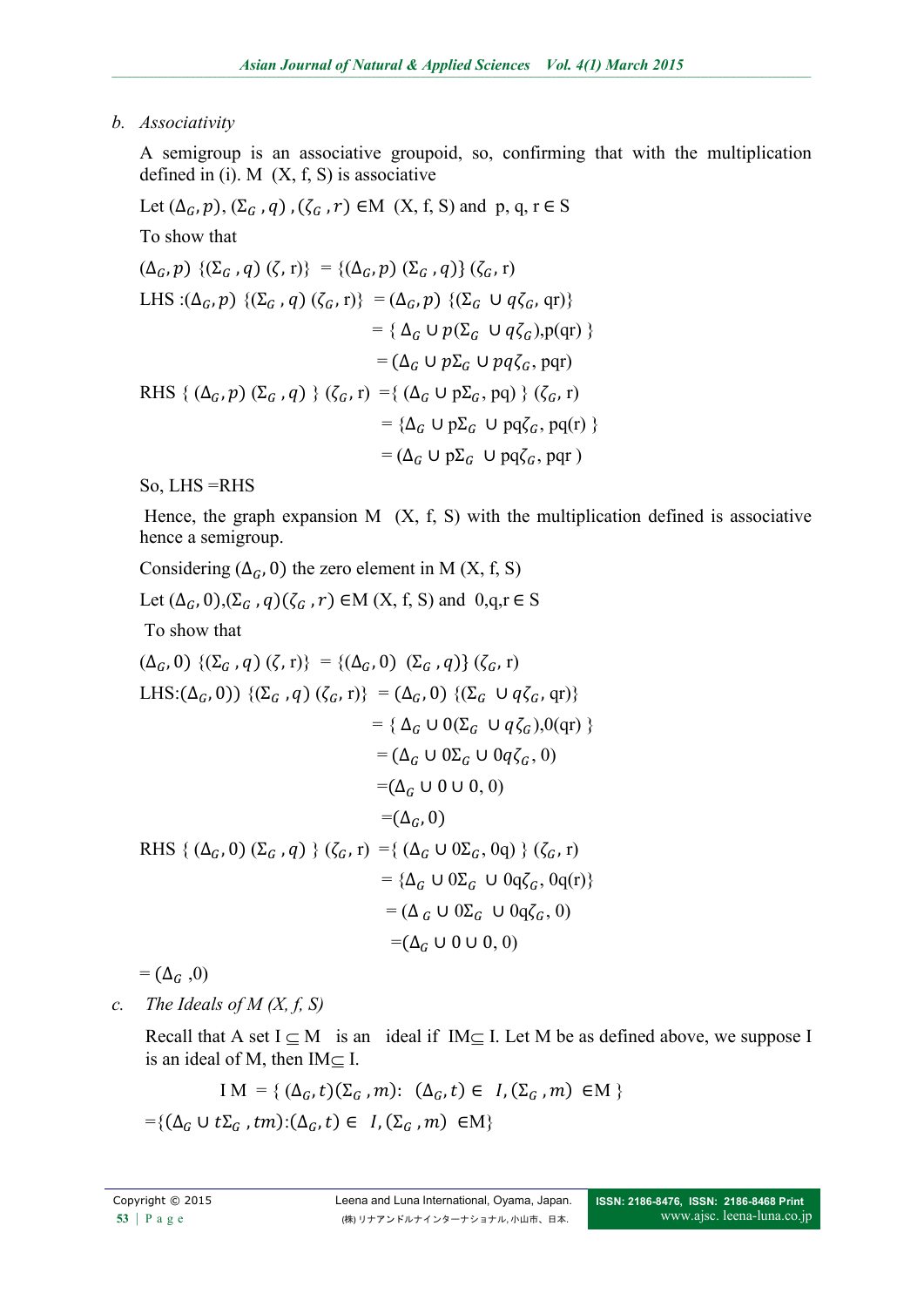Clearly,  $(\Delta_G \cup t\Sigma_G, tm) \geq (\Delta_G, t)$  since  $\Delta_G \cup t\Sigma_G$  is a subgraph of M, hence  $(\Delta_G \cup t\Sigma_G, tm) = M$  so, I M = M. Hence, there cannot be any other ideal in M other than M. Similar deduction follow for the left ideal MI. So,M is a two sided ideal.

$$
0 \text{ M} = \{ (\Delta_G, 0)(\Sigma_G, m) : (\Delta_G, 0) \in I, (\Sigma_G, m) \in M \}
$$
  
=\{ (\Delta\_G \cup 0 \Sigma\_G, 0m) : (\Delta\_G, 0) \in I, (\Sigma\_G, m) \in M \}  
=\{ (\Delta\_G \cup 0, 0) : (\Delta\_G, 0) \in I, (\Sigma\_G, m) \in M \}  
=\{ (\Delta\_G, 0) : (\Delta\_G, 0) \in I, (\Sigma\_G, m) \in M \}

But  $(\Delta_G, 0)$  is the zero of M (X, f, S) which also belong to M (X, f, S) hence, 0 M ={0}. So, the only two ideals of M (X, f, S) are itself and  $(\Delta_G, 0) = \{0\}$ .

*d. To Verify*  $M^2 \neq 0$ Let  $(\Delta_G, m), (\Sigma_G, t) \in M$ ,  $M^{2} = \{(\Delta_{G}, m) (\Sigma_{G}, t) : (\Delta_{G}, m), (\Sigma_{G}, t) \in M \}$  $=\{(\Delta_c \cup m\Sigma_c, mt) : (\Delta_c, m), (\Sigma_c, t) \in M \}$ Clearly,

$$
(\Delta_G \cup m\Sigma_G, mt) \neq (\Delta_G, 0)
$$

Hence  $\Rightarrow$  { ( $\Delta_c \cup m\Sigma_c$ , mt) :( $\Delta_c$ , m), ( $\Sigma_c$ , t)  $\in$  M }  $\neq$  {0}

Hence  $M(X, f, S)$  with the multiplication defined is a 0-simple semigroup.

Hence the graph expansion with the multiplication defined is associative and hence a 0 simple semigroup.

## **PROPERTIES FROM THE CONSTRUCTION**

### **Theorem 4.1**

The graph expansion  $M(X, f, S)$  is completely 0-simple.

## *Proof*

Since  $M(X, f, S)$  is 0-simple and is a finite 0-rooted subgraph of G, then

## **Proposition 4.2 [9]**

In every finite semigroup, there is at least one idempotent.

ii. The idempotent in  $M(X, f, S)$ 

Let  $(\Delta_G, 0) \in M$ , then

 $(\Delta_G, 0)^2 = (\Delta_G, 0)(\Delta_G, 0) = (\Delta_G \cup 0\Delta_G, 00) = (\Delta_G \cup 0, 0) = (\Delta_G, 0)$ 

 $(\Delta_G, 0)$  is the idempotent element in M by the ordering stated in the graph formation

 $e_i = 0$  for only i =1. The idempotent is nilpotent. Since M is a semigroup with zero, then the defining properties of the zero element  $(\Delta_G, 0)$  immediately imply that  $(\Delta_G, 0)$  is the unique minimum idempotent, also Mis finite 0-rooted then  $(\Delta_{G}, 0)$  is the primitive idempotent hence M is completely 0-simple.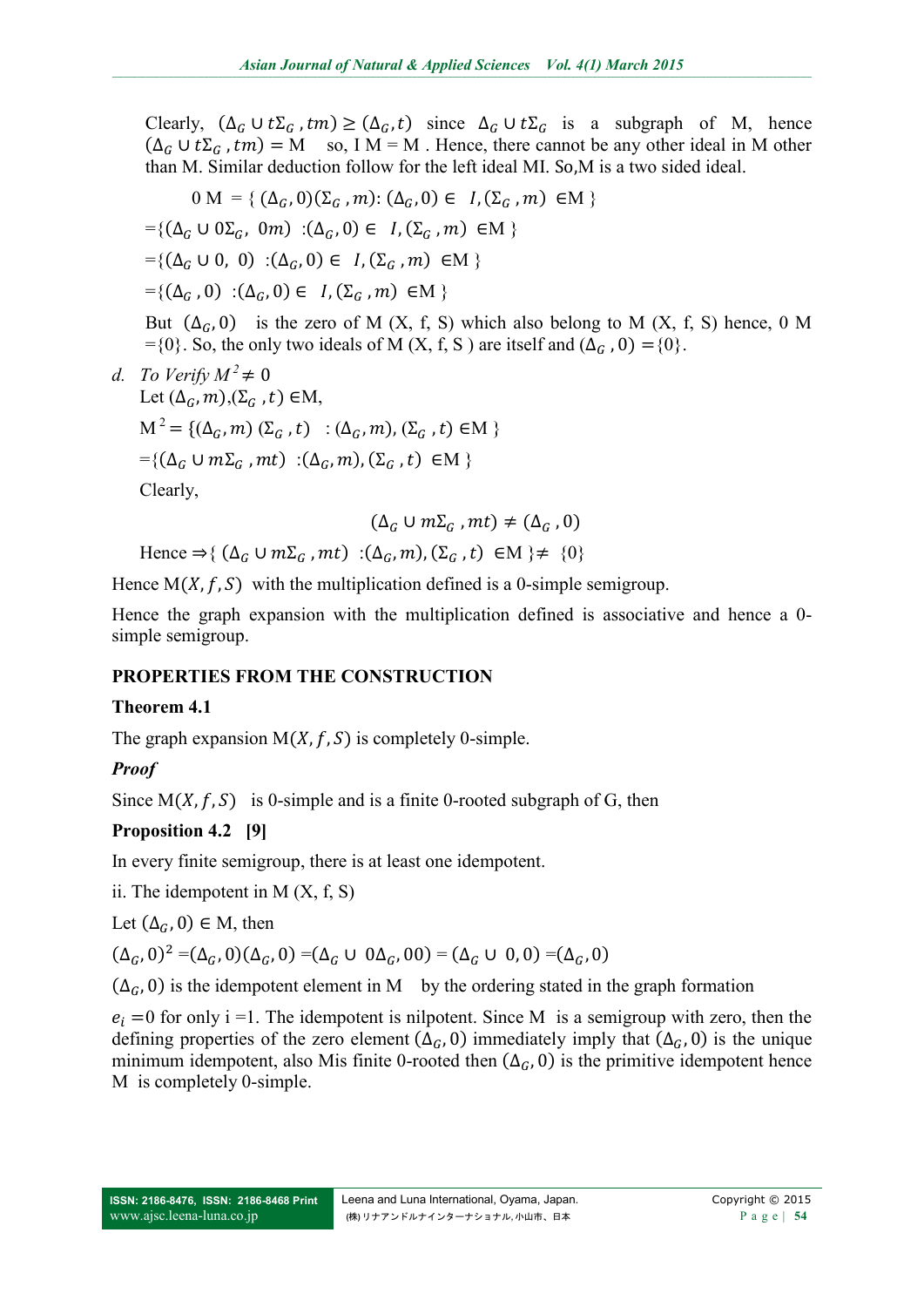# **Theorem 4.3**

Let M  $(X, f, S)$  be a 0-simple semigroup presentation, M is 0-simple semigroup, acyclic containing at most one vertex with zero in-degree,

# *Proof*

M is vertex-transitive with the multiplication defined, edge –transitive by the orientation of it's root. Each vertex in M forms a separate strongly connected component. M cannot have more than  $\binom{n}{2}$  edges since it's a complete graph, this bound attained by assigning a different value to each vertex and orienting all edges so that the orientation starts from the root 0. Hence, each  $|v_i|$  is bounded, then the vertex must be transversed eventually to a vertex already visited, hence there is a cycle, which is not possible since M is acyclic. Mis finite since it's generators are finite hence, there sequence of vertices restart at the root of M. Hence M has at most one vertex with zero in- degree (0-vertex).

# **Application**

# *Water Park*

Water always flow from high altitudes to low altitudes so that when travelling along water slides, one can never arrive at the same spot twice, similitude of acyclic structure in graph. *Growth System of Human Beings*

The root of the0-simple semigroup (vertex 0) is synonymous with growth system of human being at birth which is a little static. Being born does not guarantee growth but as soon as growth is activated (0-vertex), it progresses until growth system collapses (peak of the tree of the 0-simple semigroup) from which the growth system deteriorates thereby restarting back from the root (root of the 0-simple semigroup). At this stage, if growth cannot be sustained (which definitely cannot happen), there is death, but growth could be reactivated medically for the process to start again, else death. Implying, that each vertex, edge is visited once (Euler path).



## **CONCLUSION**

The technique of using Cayley graph method for construction has been used to construct 0 simple semigroup which is completely 0-simple. Applications of graphs of 0-simple semigroup in graph were examined and examples given. This work adds to the growing information on graphs of 0-simple semigroup.